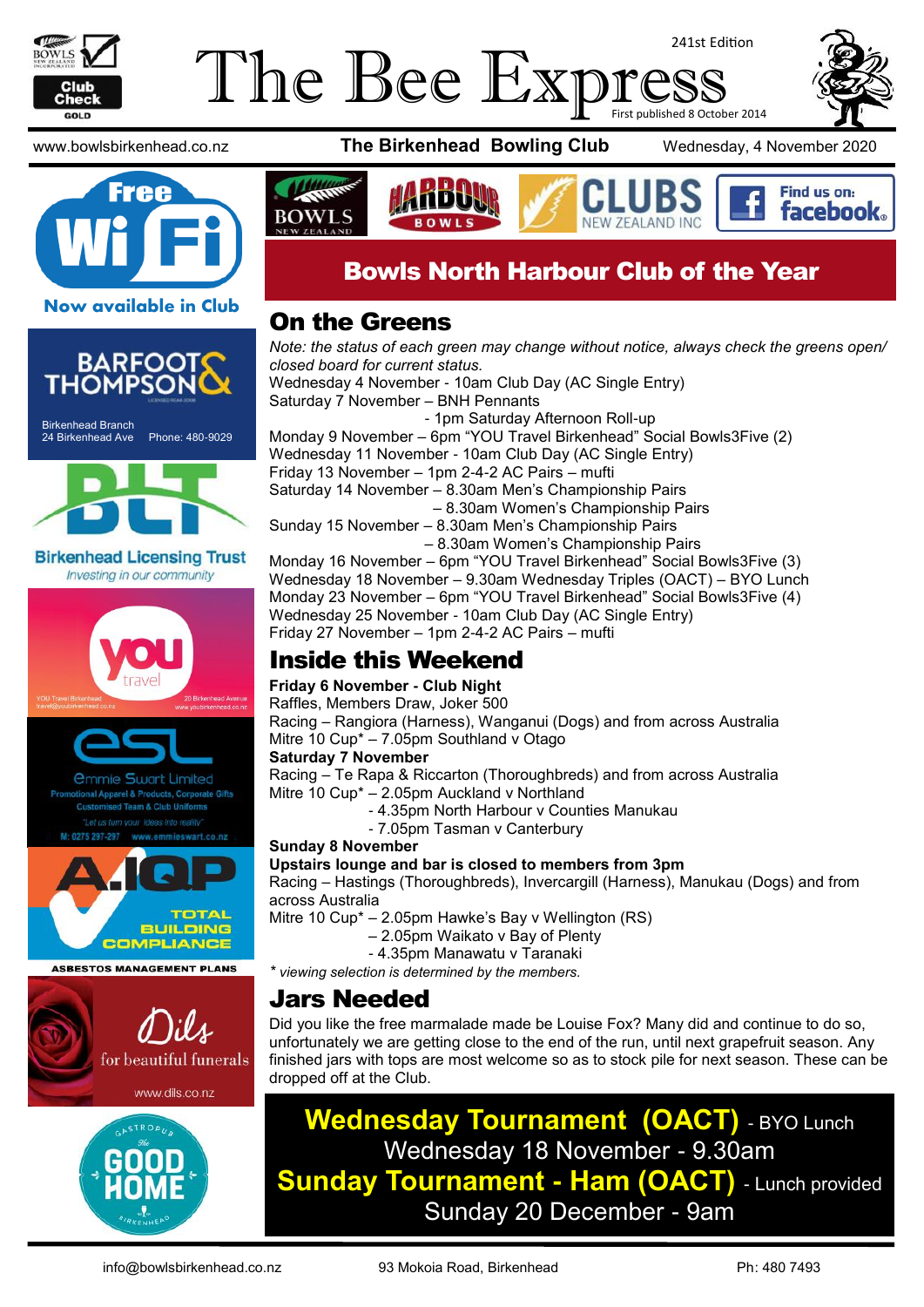



#### 'HEELS ON WAIRAU 155 Wairau Road ph: 444 5756 www.wheelsonwairau.co.nz







**Tim Roskruge** Ph: 027 4923125







## JOKER 500 WEDNESDAY & FRIDAY

#### Please

Could the person that is continually vandalising the posters in the men's bathrooms upstairs please cease from doing so.

#### Not So Quite

Neither the Winning Post Lounge or Stuie's Punters Bar got off the ground this Melbourne Cup Day but that didn't deturb fifty odd punters yesterday enjoying the Cup at the Club. Some brought nibbles along for the occasion while the Club put on the champagne. It may not have been as full as other years but it certainly was a good time had by all.

## Digital / Laser Measuring Device Use

*Received from Chris Lander, General Manager – Clubs & Community, Bowls New Zealand (30/10/20)*

Many of you will be aware of the arrival of various laser / digital measuring devices onto the market in recent times.

We wish to clarify our position on the use of these measuring devices for the benefit of all players; as follows………

Bowls New Zealand is supportive of the use of these new digital measures for use by bowlers (we think that a reduction of the need to crawl around on ones hands and knees can't be a bad thing!), however they will not be used by umpires at events.

Therefore, until any advice to the contrary is provided, Bowls New Zealand Umpires Association umpires will continue to use the traditional tape measure and other measuring equipment as the official tool for measuring bowls distances during official tournaments / events.

Bowlers can therefore use (**after the last bowl of an End has been played ONLY**):

- Eyes (free)
- Overlapped / crossed fingers (also free)
- Traditional tape measure (around \$60)
- Digital measure (around \$150) e.g. Hunter Bowls
- Bowls App (from around \$10) e.g. Bowlometer

(n.b. To allow the use of a Bowls App such as Bowlometer, the use of a mobile phone or tablet type device is permitted on the green, provided it is not used for communications such as talking / texting / emailing at any time during the game.)

Please share this information with your membership so that they are aware of their options and, importantly, aware that players they are sharing the green with may employ one or more of these new measuring devices.

## Continuous Christmas Ham Raffles

We run continuous Christmas ham raffles at the bar until Wednesday 16 December. Two dollars per number, per raffle. Each raffle is drawn the Friday after it is sold out. Drawn during the club membership draw time slot. Winning raffles may be collected after 5pm Wednesday 16 December from Birkenhead Bowling Club. Results to date:

Raffle 1 - #36 Warren Lush, Raffle 2 - #21 Emmie Swart, Raffle 3 - #33 Logan Smith



## Quiz Night - Free Entry 7pm Thursday 12 November **Non-members welcome Enter on the night**

Quiz Partners: Barfoot & Thompson Birkenhead, Bill Hansen and Tim Roskruge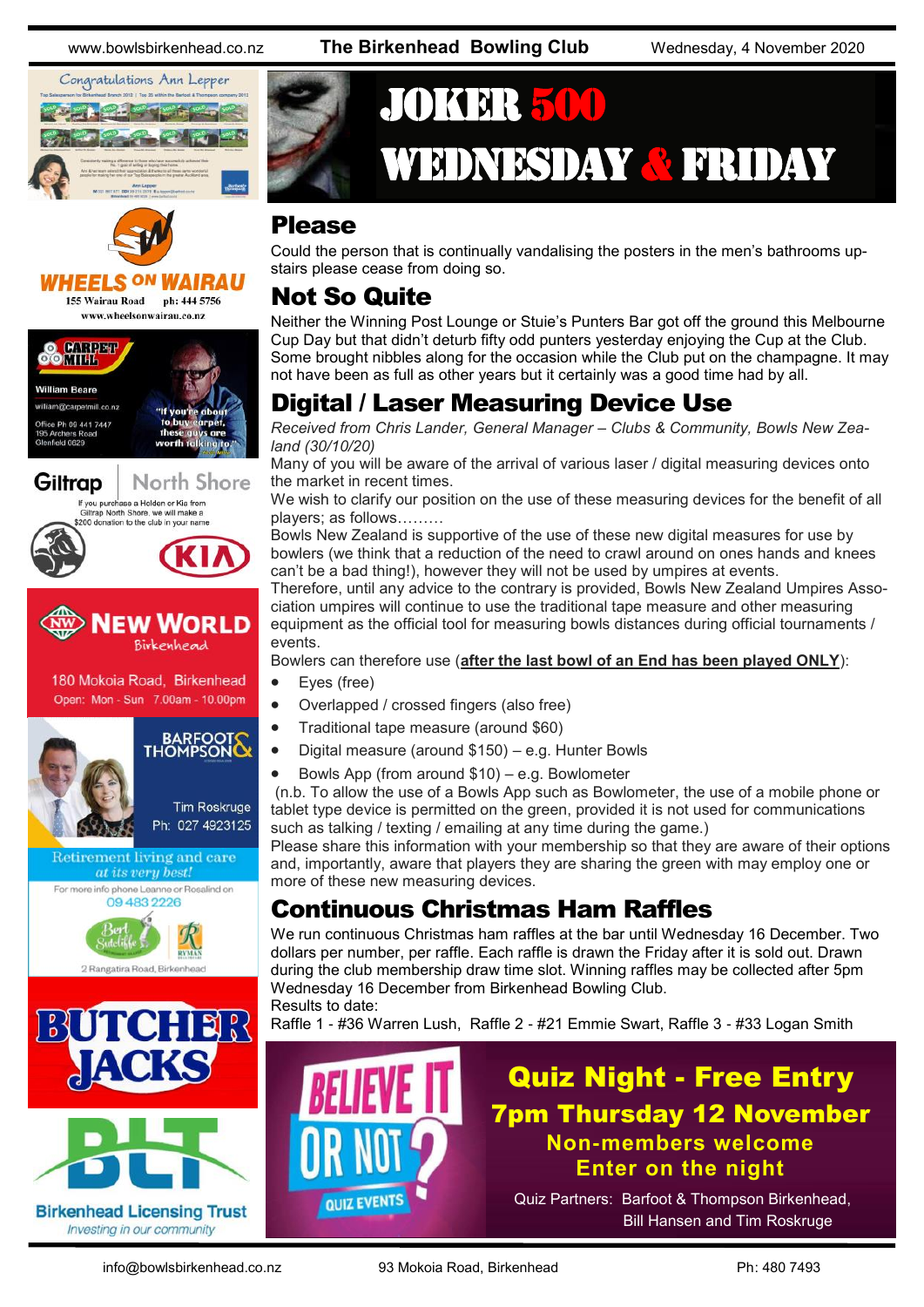

## Margaret Malcolm : Hall of Fame

*Margaret Malcolm is the mother of Northcote Bowling Club's Brent Malcom. Reproduced from Bowls New Zealand's website*

Margaret Malcolm has been inducted into the Bowls New Zealand Hall of Fame. She joined 40 or so other Kiwi lawn bowls legends … the likes of Brassey, Skoglund and Belliss, … and Wilkie, Castle and Khan ... in receiving the ultimate accolade that the New Zealand bowls community can bestow.

"When I rang her up to tell her about the news," says Bowls New Zealand Vice President, Jan Tucker, "Her husband, Bruce, answered the phone. There was stunned silence at the other end. And when he told Margaret, she wept. They were both so overwhelmed." Jan's known Margaret for over 30 years. "She's an institution at the Port Chalmers Bowling Club, where's she's played for nearly 40 years," says Jan. "In fact she's an institution in Port Chalmers itself. She was born here. She's been involved in rugby here, basketball here, cricket here, and of course bowls here."

"Her husband Bruce is also an institution in Port Chalmers. Yet somehow they've both managed to find the time to bring up five children 'in Port'.' Margaret's done just about anything and everything at the Port Chalmers Bowling Club. Not to mention anything and everything for the Otago Women's Bowling Association (and Bowls Dunedin after amalgamation). Margaret has also done a heck of a lot at national level.

"It would be hard to find anyone who's given more service to the game of lawn bowls," adds Jan. "and been still able to play a very sharp game of bowls at the same time."

Margaret has 40 club titles to her name. She's

nabbed 11 Centre titles. And although a National title has eluded her, she played in the Four that were runners-up in 2004.



Margaret Malcolm inducted in to the Bowls New Zealand Hall of Fame.

It was both these contributions to the game ... her contribution as an outstanding administrator coupled with her contribution as a bowls athlete that made her a candidate for the Hall of Fame.

The Bowls New Zealand Hall of Fame doesn't only induct the best of the best of our lawn bowls athletes, but the best of the best of those who have contributed to the game generally. "I don't know Margaret personally," observed Bowls New Zealand Chief Executive, Mark Cameron, "But I've heard much about Margaret's contribution to the game. Her induction is well-deserved."

Mark Cameron joined Bowls New Zealand President Mark O'Connor, Vice-President Jan Tucker, Dunedin City Council Mayor Aaron Hawkins, Ward Councillor Steve Waller and more than 50 players past and present at the Port Chalmers Bowling Club last week in a ceremony inducting Margaret into the Hall.

Margaret's no stranger to being feted for her achievements – in 2004 she received the Order of New Zealand Medal for her services to bowls and back in 1990 the Otago Rugby Football Union made her "Woman of the Year'.

"For me, Margaret's most remarkable achievement was the work she did before, during and after amalgamation in 1996," says Jan. "It seems difficult to imagine looking back now, but they were turbulent years … there was a lot of very strong opinion from both men and women, both supporting and opposing amalgamation. Margaret did a lot of work settling both men and women down, and getting them to work together."

"Along with other women in the Centre like Margaret Grubb and Donella O'Dea, she helped break down what was a pretty fuddy-duddy game at the time with all its rules and regulations."

These days, Margaret's health isn't the best. She's had to give up the game she's enjoyed playing and administering for years. "But it still doesn't stop her dropping into the Port Bowling Club occasionally and watching the bowls," says Club Secretary Alan Wise. "I've been at the club for 12 years, but Margaret seems to have been around forever."

"It was a privilege to be at her induction," says President Mark O'Connor. "and to have had the ceremony at the Port Chalmers Bowling Club."

"Port Chalmers may be renowned for the first refrigerated export of meat on the ship 'Dunedin', and the base for Robert Falcon Scott's and Ernest Shackleton's explorations of Antarctica, but it can now add Margaret to its fame." Well done Margaret.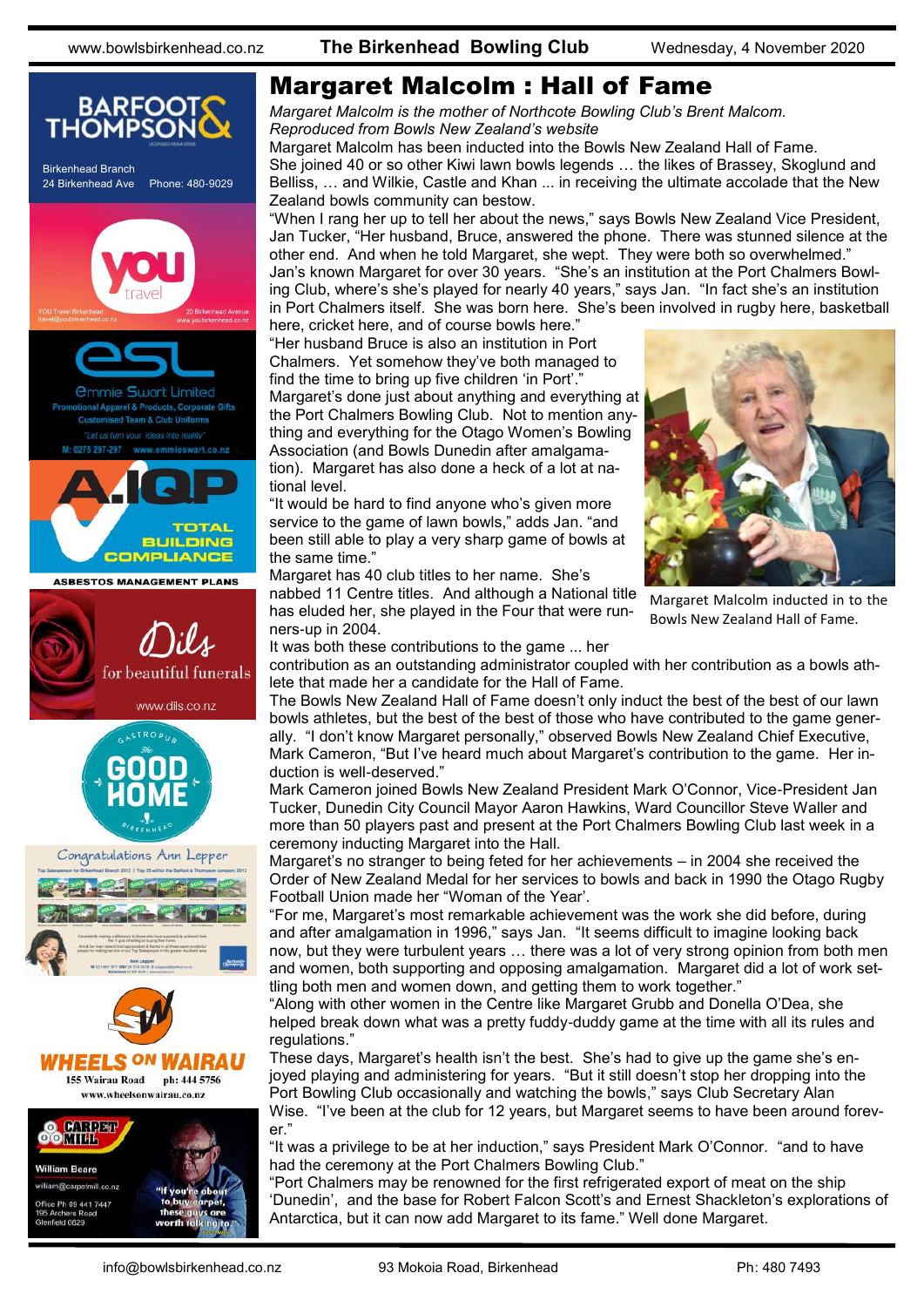www.bowlsbirkenhead.co.nz **The Birkenhead Bowling Club** Wednesday, 4 November 2020



## **Handicap Singles & Pairs Quarter Finals** Games to be completed/resulted by Friday 13 November

#### The Dog House

Our i*rregular columnist Mike Cartwright putting one mans perspective on the sport of bowls.* Now I was very fortunate this week that the Birkenhead Bowling selectors took pity on my pathetic performance in the singles and decided to give me a chance in the premier pennants team. God knows why but it might have had something to do with the money they are paying me to play. Now you might think that it's not kosher in an amateur game to pay to play but ,if you want to win anything you have to stack your team... well that's what the people doing the stacking will tell you. I agreed to play for a free Guinness and one of my team had to polish my balls. The selectors agreed but said that John Hindmarch would only agree to polish my bowls.

And so it was, squeezed between Peter Nathan and John Hindmarch, a horrible thought I know but at least we were the top triples team in the squad.. I was fortunate that we were playing at my old stomping ground of Brown's Bay and had drawn Northcote and two Takapuna sides on the first day. Now back in the day when bowls was played by amateurs Takapuna struggled to put out two teams with most members being retired accountants who struggled to lift their wallets, never mind a bowl. Nowadays though, the power of the dollar talks, and they have more stacks in their teams than a car load of Big Macs. Saturday came around and off I trekked to Brown's Bay Bowling club, the place where it all started for me and where its club captain, George Martell shoved a size 5 Hensilite in my hand and said go as wide as you can..... words that I have uttered to a number of girlfriends over the years. Now walking into Brown's Bay club rooms is a bit like walking through Bangkok and trying to work out whether the person standing in doorway is going to fulfill your fantasies or you are going to fulfill his. You can't work out whether it a bowls club, a snooker hall or an old war veterans home, its certainly moved on from the days when woman weren't allowed passed the front door, but, only just !!

Our first game against Northcote was a good opener for us because when you play Northcote you just have to buy them a beer and they will throw the game for you. And so it happened three wins from three. An so it was that we set our sights on Ronald McDonald's boys. It wasn't a pretty sight playing these lads and by the end of the three games I wish I'd taken a large jar of Vaseline to make the shafting that we received a lot easier to take. We weren't that bad and we had our chances but I think old Ronald McDonald had held back a couple of hash browns in their breakfast which made them a bit more hungrier than we were. Our third and last game was against the original accountants of Takapuna but it got abandoned as the weather man decided he'd had enough punishment for the day and filling the dams in West Auckland was a lot more important than watching me try to find a line that I couldn't see.

On Sunday we made the trek to Mairangi Bay to continue my punishment. My performance the previous day had not gone unnoticed and I was told that I had been swapped over because they wanted to have me skipped by someone who could give directions to the blind. We won our first two games against Hobsonville and Browns Bay but my teammates had to perform like a couple of Sherpas. and carry me for 5 hours. Out last game against Orewa was no better for me as I played like a first year and despite crawling back from 9-0 down to lead by 4 I spent the last few ends beating myself up like some sort of masochist and wishing the "Right for life choice" was made a year ago so I could dig a hole and bury myself in it. I sloped off from the club like a little schoolboy who had just embarrassed himself by getting over excited feeling up his first girlfriend. It was a sad day but as someone said to me "It happens to all of us.....suck it up and move on" I just hope the selectors are suffering from Alzheimer's. Until next week....

**Housie! - Thursday 19 November Caller: Kevin "Scratchy" George Cash Prizes First Game 7pm Housie** Further info ph: 0275 297297, Entry restricted to 18 years and over *Housie! the third Thursday in the month*

info@bowlsbirkenhead.co.nz 93 Mokoia Road, Birkenhead Ph: 480 7493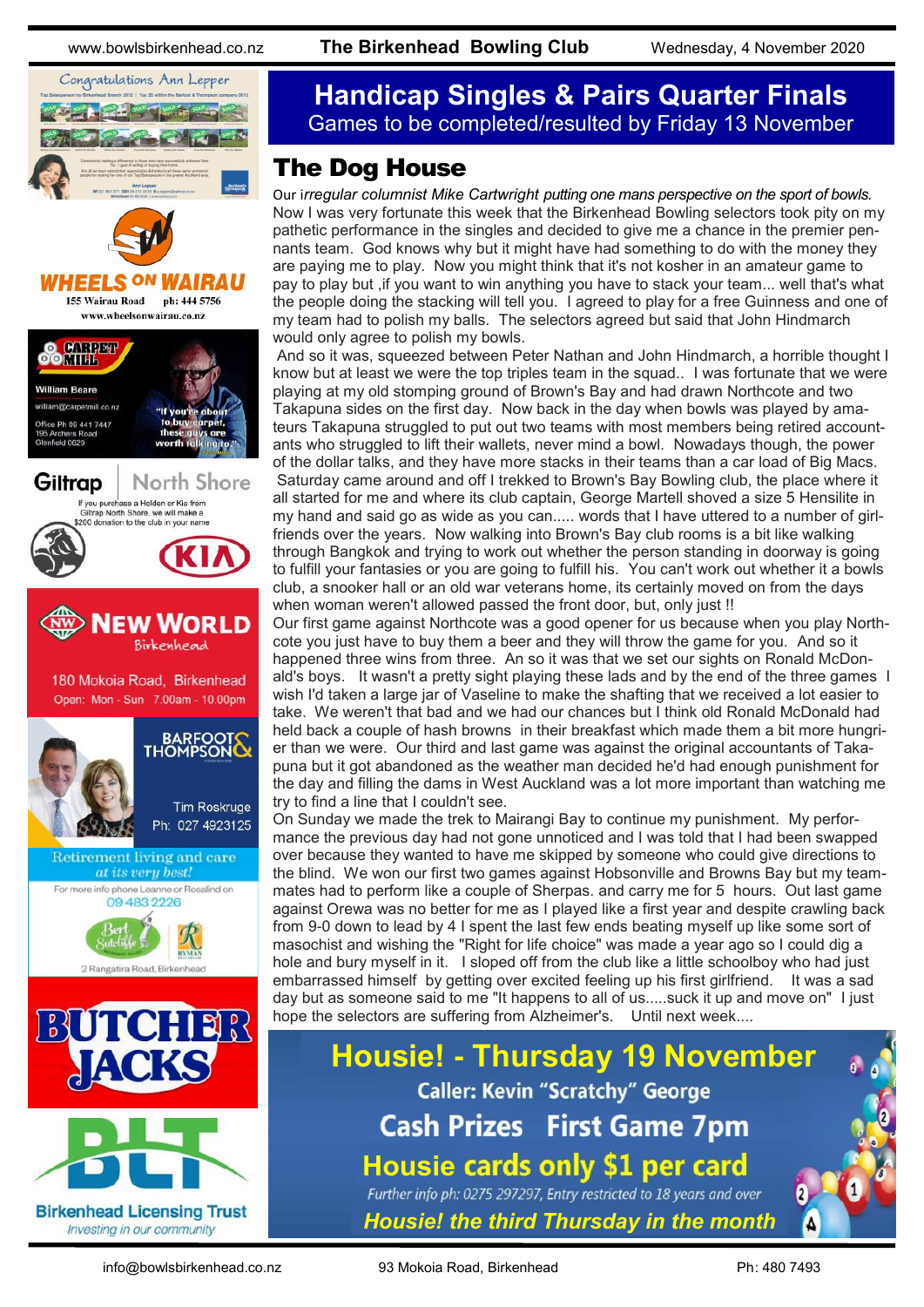www.bowlsbirkenhead.co.nz **The Birkenhead Bowling Club** Wednesday, 4 November 2020





## Birkenhead Photo Competition Sunday

From late afternoon Sunday 8 November the upstairs area of the Club will be unavailable to members as the finalists and winners of this year's Birkenhead Photo Competition will be announced.

Club Partner Barfoot & Thompson Birkenhead are the primary sponsor, with the Birkenhead Bowling Club itself along with other Club Partners Emmie Swart Limited and New World Birkenhead also contributing to this community event.

The upstairs area of the Club will be closed to members from 3pm. The Wrong Bias Lounge down stairs will be open for members use. The second half of the Mitre 10 Cup Hawke's Bay v Wellington (RS) and the full 4.35pm Manawatu v Taranaki games will be available on the screen in the Wrong Bias Lounge during this time. *Note: No TAB or gaming facilities will be available after 3pm.*

## Saturday Afternoon Roll-Up

#### *By Vaughan Henderson*

Commencing this Saturday, 7 November, we plan to have afternoon roll-ups when the greens are available.

Start time 1pm – names in by 12.30 please. These are intended to be a casual, friendly occasion with one or two games played depending on the numbers who turn up. New members, members who can't usually play mid-week, members who would like to get more bowling experience – all welcome. Watch the Bee Express for playing dates or contact Vaughan Henderson (021 844 804) for more information.

## 26 Not Bad

This coming season we see what was previously known as "YOU Travel Birkenhead Social Bowls" have a slight rebranding to "YOU Travel Birkenhead Twilight Social Bowls3Five". It is still Social Bowls as has been successfully run on a Monday evening over the past 16 or so years. The one change is that the time limit has gone and each game is 5 ends, but we retain the 3 games per evening. Monday saw 26 teams take to the greens in pursuit of a good time……. prizes and a meal come in second. A few new teams post-Christmas with Nikki from Bowls New Zealand bringing along three teams. Nikki's "Bowled & the Beautiful" complete novice ended the evening undefeated

with three draws!. Club Partner Barfoot and Thompson after an absences the previous season are again out on the greens with Shelley steering the team. Social Bowls3Five partner YOU Travel Birkenhead's Caroline isn't travelling lightly with her son and Birkenhead's Merv "the Swerve", but was unable to make the opening evening.

Monday and Mother Nature had put on a splendid day, but dead on 6pm she changed her mind and rained on us delaying the start by 25 minutes. With play eventually under way it was all on and what an evening it turned out to be with prizes shared around and big smiles on faces. Lack of daylight caught us out with having to reduce the last game from five ends to four.

The lack of light definitely caught Tommy out as he filled in his card after the last game with a "Win", five ends won (it was only a four end game!), two points for and four points against!.... needless to say Hospice will be grateful for his gold coin donation.

After three games the evening's honours went to: First: Bowling Stones - Kaye, Robyn, Ian – 3 Wins, 9 ends won Second: Drop Kicks – Cheryl, Jimmy, Peter – 3 Wins, 8 ends won Third: Bowls Deep – Sarah, Josh, Andy – 2 Wins, 1 Draw, 8 ends won Consolation (won the last game/most ends): Orchards – Helen, Garry, Dave

These evening don't happen without the Club's band of volunteers each Monday evening, Barry and Mike setting up the green, John collecting the fees, Bernie and Stuie in the kitchen, Emmie and Dougie on the bar, Merv, Fay and Debbie looking after raffles and Evan for all the work behind the scenes to firstly get the teams and then run the evenings. The next "YOU Travel Birkenhead Twilight Social Bowls3Five" is 6pm Monday 9 November. If you missed last Monday's evening and are keen to join us Monday evenings phone Evan, 021 057-5491.

195 Archers Road<br>Glenfield 0629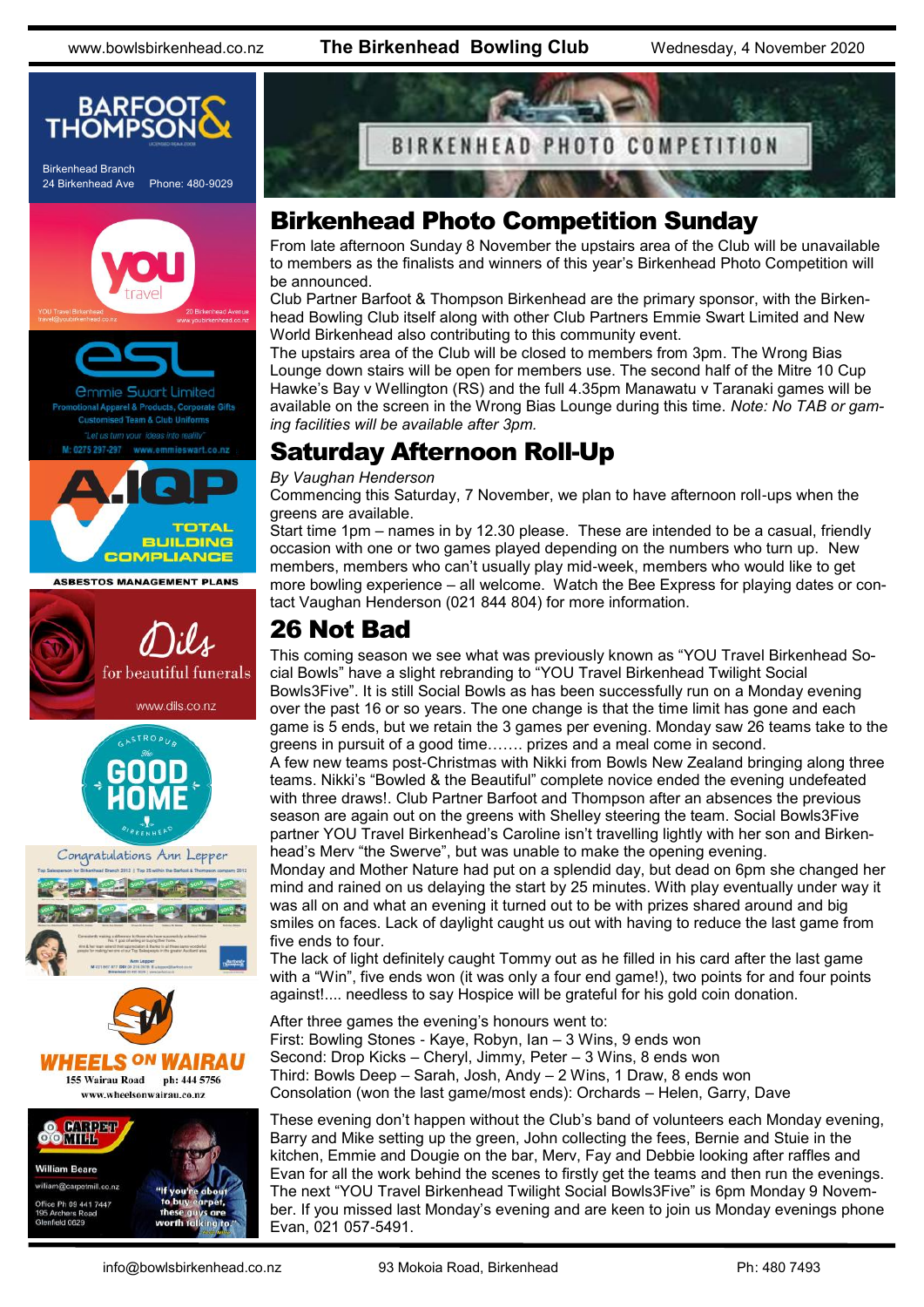*WAIRAU* 

North Shore

**IFW WORLD** 

**BARFOOTS** 

**Tim Roskruge** Ph: 027 4923125

www.bowlsbirkenhead.co.nz **The Birkenhead Bowling Club** Wednesday, 4 November 2020



155 Wairau Road ph: 444 5756 www.wheelsonwairau.co.nz

If you purchase a Holden or Kia from<br>Giltrap North Shore, we will make a<br>\$200 donation to the club in your name

180 Mokoia Road, Birkenhead Open: Mon - Sun 7.00am - 10.00pm

Retirement living and care at its very best! For more info phone Leanne or Rosalind on 09 483 2226

2 Rangatira Road, Birkenh

**Birkenhead Licensing Trust** Investing in our community

BUTCH

**HEELS ON** 

**SOMTHPER** 

**William Reare Mocametmill** co.pz ce Ph 09 441 7447 ekt 0629

Giltrap

#### **NORTH HARBOUR 15 - 19 February 2021 NZ MASTERS** Headquarters - Birkenhead **Enter Now!** Entries close 16 December

#### Entries Open

O W L

A busy February is install for Birkenhead as three Bowls New Zealand "Summer of Bowls" events are played out on the Birkenhead greens. The Carpet Mill \$5,500 Birkenhead Men's Pairs kicks the big events off on Sunday 7 and Monday 8 February, celebrating ten years. The following weekend the ladies invade the green with the Good Home Birkenhead \$6,500 Women's Pairs played Saturday 13 and Sunday 14 February.

No time to catch our breath and we are in to a full week as headquarters for Bowls North Harbour NZ Masters commencing on Monday 15 February and culminating in the televised finals on the Birkenhead greens all day on Friday 19 February.

Again in partnership with Ryman Healthcare the Bowls North Harbour NZ Masters is carrying prize money in excess of \$10,000. This is an event not to be missed if you're over 60 years of age\*. Entries close Wednesday 16 December.

Disciplines available are: Women's: Fours 60-74 Years, 75 & over Women's: Pairs 60-74 Years, 75 & over Men's Fours: 60-74 Years, 75 & over Men's Pairs: 60-74 Years, 75 & over Mixed Pairs: 60-74 Years, 75 & over

And those that have been eliminated before late Wednesday afternoon have the option to enter the free\* Any Combination Consolation Pairs commencing Thursday 18 February. Last year the disciples that didn't reach 16 entries where not played with players/teams offered spots in other age categories. 2021 sees all disciples played regardless of the number of entries, although those not reaching 16 entries will have prize winners and prize money reduced.

There is a single/individual entry option available for those that would like to play but don't have a team, BNH will do their best to slot you in somewhere.

Entries may be logged on online at <https://www.bowlsnorthharbour.com/masters/> or download the printable entry forms available at [https://www.bowlsnorthharbour.com/](https://www.bowlsnorthharbour.com/masters-2021-entry-forms/) [masters-2021-entry-forms/,](https://www.bowlsnorthharbour.com/masters-2021-entry-forms/) there are printed entry forms available at Birkenhead. \*Terms & Conditions apply

#### Bowls3Five Weekend

Saturday 21 and Sunday 22 sees the running of BNH Bowls3Five Weekend, this ultimately leads to one lucky club having a team in the televised Bowls3Five league currently on Sky Sport each Tuesday and Wednesday evenings. Birkenhead is entering a number of teams into the BNH Bowls3Five Weekend. If you are available for selection put your name up on the white board in the Club. Teams will be selected closer to the play dates. Each team will consist of 3 players and must be mixed with a minimum of 1 female and 1 male in each team.

#### Club for Hire

The Club is for hire by members as well as outside individuals and organisations not only during the summer but also over winter. Both lounge areas are north facing and offer a warm venue during the day. The facilities are available for hire for corporate functions, birthdays, wedding anniversaries and family reunions to name a few. We can assist you to run your own outdoor or indoor Bowls Tournament.

There are two bar areas. The main bar and large lounge located upstairs can comfortably seat 120 people buffet style or 220 for a cocktail function. The downstairs bar area is ideal for smaller functions and is right beside the bowling area, it can comfortably seat 45 people buffet style or 60 for a cocktail function. Relax on the deck off the main bar upstairs which overlooks the main green. Full catering options are available. A commercial grade kitchen and cooking facilities are also available.

All functions, including catering options, are to be booked with the club's Function Coordinator Emmie (0275 297 297)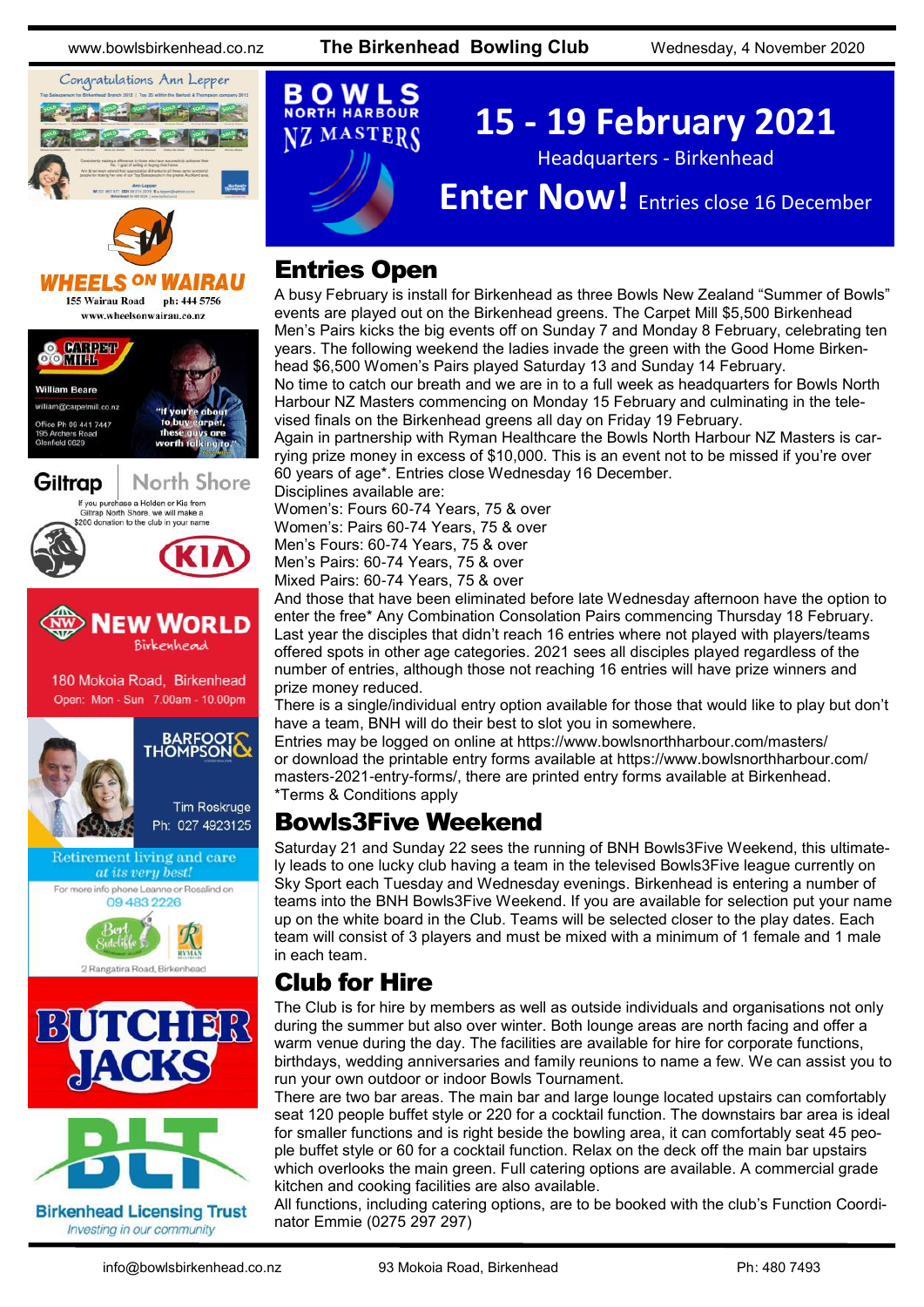

#### Pennants After Day 2, Next Week's Programme

*Results available from Bowls North Harbour website.* Programme for next week

Men's Premier will complete their round robin at Browns Bay on Saturday 7th. If there is no clear winner and runner up, addition games will be played on Sunday morning to determine the Winner and Runner up to play in the final in the afternoon. *Birkenhead Stingers currently sit in fourth place but with three rounds remaining there is still everything to play for. The Stingers are at Browns Bay Saturday.*

Women's Premier have completed their round robin. Takapuna Heartland Bank (winners) and Orewa Dolls (runners up) will play the final on Sunday. *Birkenhead's ladies just missed out on making the top two, finishing in third position.* 

Men's Division 1 have completed their round robin sections. The winners and runners up from each of the 3 sections and the next 2 best sides will play a round robin, two sections of four, on Saturday 7th at Birkenhead. *Both Birkenhead Hornets (topping section 3) and Birkenhead Wasps (getting through on next two best sides) sides will be in post-section action Saturday at Birkenhead looking to secure a place in the final Sunday*. The winners of each section will go through to the final on Sunday.

The final will start at 12.00 pm at Browns Bay Bowling club. Come and watch if you are not playing.

#### Centre Reminders

*The information below is direct from the Centre (2/11/20)*

1. All Centre tournaments can be entered online at any time before the entry closing date. If you can see the tournament in the online registration list you can enter it

#### **2. Next Centre Tournament.**

**Mens and Womens Fours** – played on Sat 28th and Sun 29<sup>th</sup> November

Entries close on Friday 13th November

3. Next Club tournaments. Clubs to book entries through the Online **Registration** 

**a. Pennants** - The results of the Pennants after day 2 are up on the website

Please pass on my thanks to the following people and clubs who have been amazing this last weekend (in no particular order)

Maureen Taylor, charts for Browns Bay

David Pearson, Mairangi Bay

Kathy Brown and Bik Cheung, Milford

June Johnson, Orewa

Neil Connell, Helensville

#### Lionel Drew, Terry Moverley, Randall Watkins, Birkenhead

**b. Bowls3Five weekend** – played on 21st & 22nd November

Entries close on Friday 6th November

- 1. Each club may enter multiple sides
- 2. The number of players in each club side will be 3 players and must be mixed with
- a minimum of 1 female and 1 male in each side playing

3. Play will be in a team of one triples team, playing 2 bowls each player in two sets of 5 ends for each game played.

- 4. All players in each club side must be members of the same club
- 5. No sponsored side names will be accepted if found to be in conflict with any of the of the Bowls North Harbour sponsors
- 6. The winner of this competition will represent Bowls North Harbour in the
- Regional and National finals which will follow on from this competition.

#### **4. Umpires Tournament**

Friday 6th November at Mairangi Bowling Club. Find the entry form in your BNH handbook for the details. Let's all support this great team who do essential work at our tournaments.

**5. Masters Entries** – Please encourage your members to get their entries in Closing date is 16th December

a. Register online (preferred method)

- Either use the url https://www.bowlsnorthharbour.com/masters/ or
- navigate to Masters Online Entry on the BNH website
- b. Complete and send in a completed entry form with your payment

#### **9. National Singles and Pairs**

The closing date for the Nationals singles and pairs is on 6 December. Click on this link to register online<https://form.jotform.com/201948213395862>